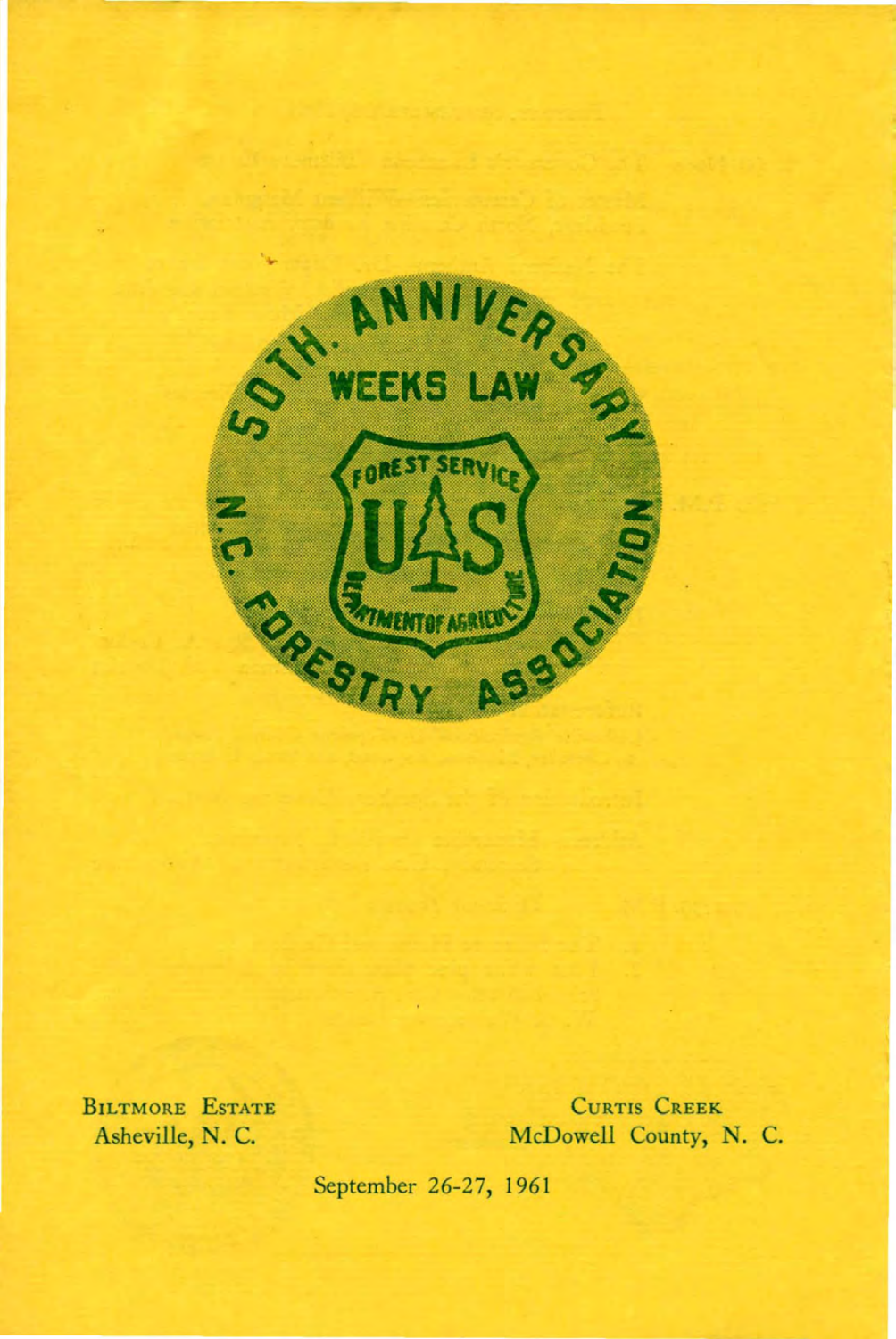## TUESDAY, SEPTEMBER 26, 1961

## 12:00 Noon The Governor's Luncheon-Biltmore Estate

Master of Ceremonies-William Maughan, President, North Carolina Forestry Association

The National Anthem-Dr. Edgar Vom Lehn, Vocalist, Western Carolina College Music Faculty Western Carolina College Band Aaron Hyatt, Director

Invocation-Reverend W. Perry Crouch First Baptist Church

1:00 P.M. Welcome-Honorable Terry Sanford, Governor, State of North Carolina

Introduction of Guests-William Maughan

Introduction of Members of Congress-Honorable Roy A. Taylor Congressman 12th District

Reforestation Awards (Asheville Agricultural Development Council Awards to Cherokee, Madison, Haywood, and Swain Counties)

Introduction of the Speaker-Governor Sanford

Address-Honorable Orville L. Freeman, Secretary, U.S. Department of Agriculture

2:30-4:30 P.M.

Optional Tours

- 1. The Biltmore House and Gardens
- 2. First white pine plantations by Biltmore Forest School director Carl A. Schenck. W. G. Wahlenberg, Guide

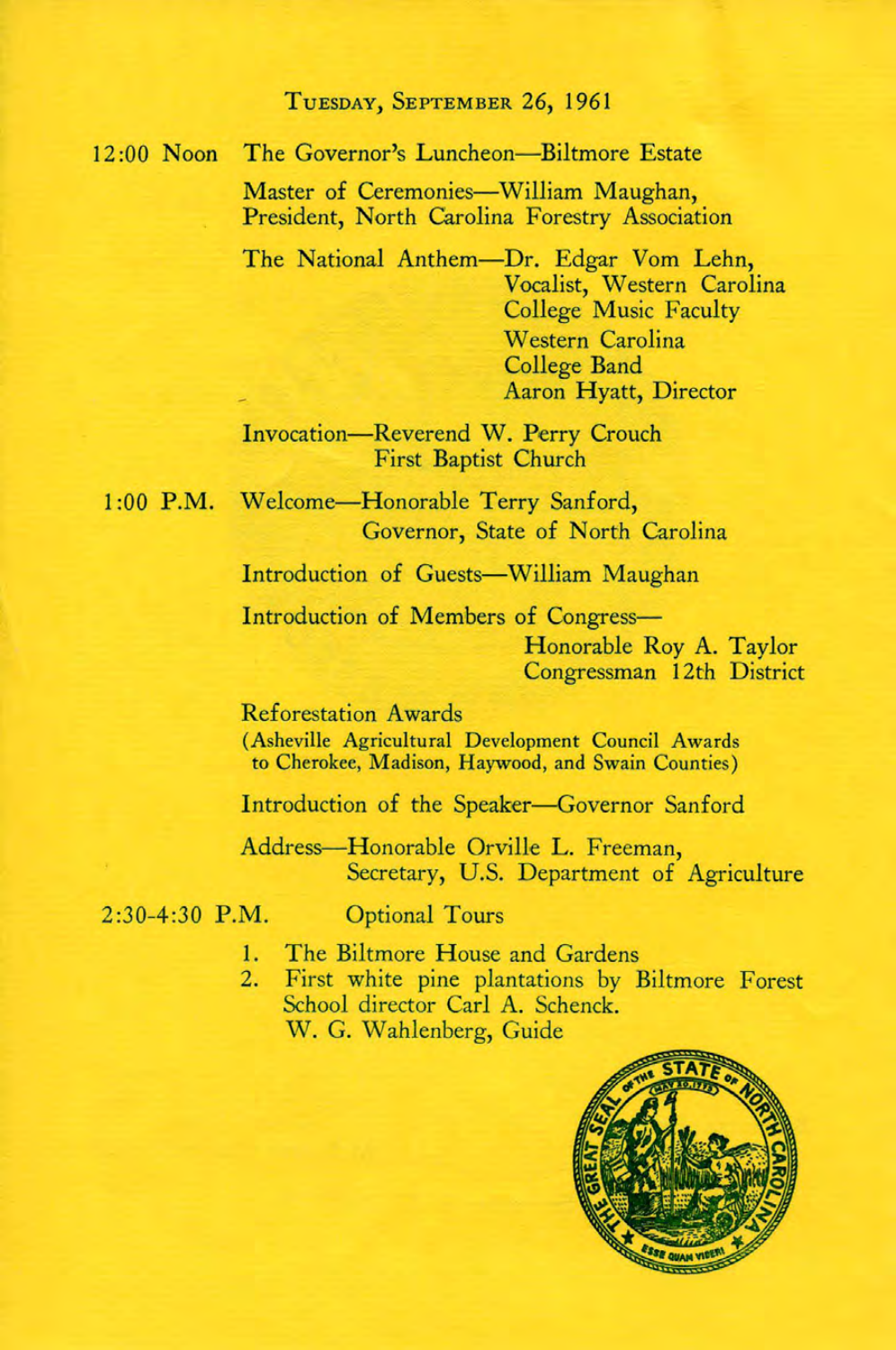## 50TH ANNIVERSARY DINNER NORTH CAROLINA FORESTRY ASSOCIATION

- 6:00 P.M. Social Hour-Roof Garden, Battery Park Hotel Courtesy Appalachian Lumbermen's Club
- 7:00 P.M. Dinner-Gold Room, Battery Park Hotel

Master of Ceremonies-William Maughan, President N.C. Forestry Association

Invocation-Reverend A. Allen Gardner, Jr. First Presbyterian Church

Introduction of Guests-William Maughan

Introduction of Speaker-Voit Gilmore, Director U.S. Travel Service

Address-"A Look Ahead" Dr. Richard E. McArdle, Chief Forest Service, U.S. Department of Agriculture